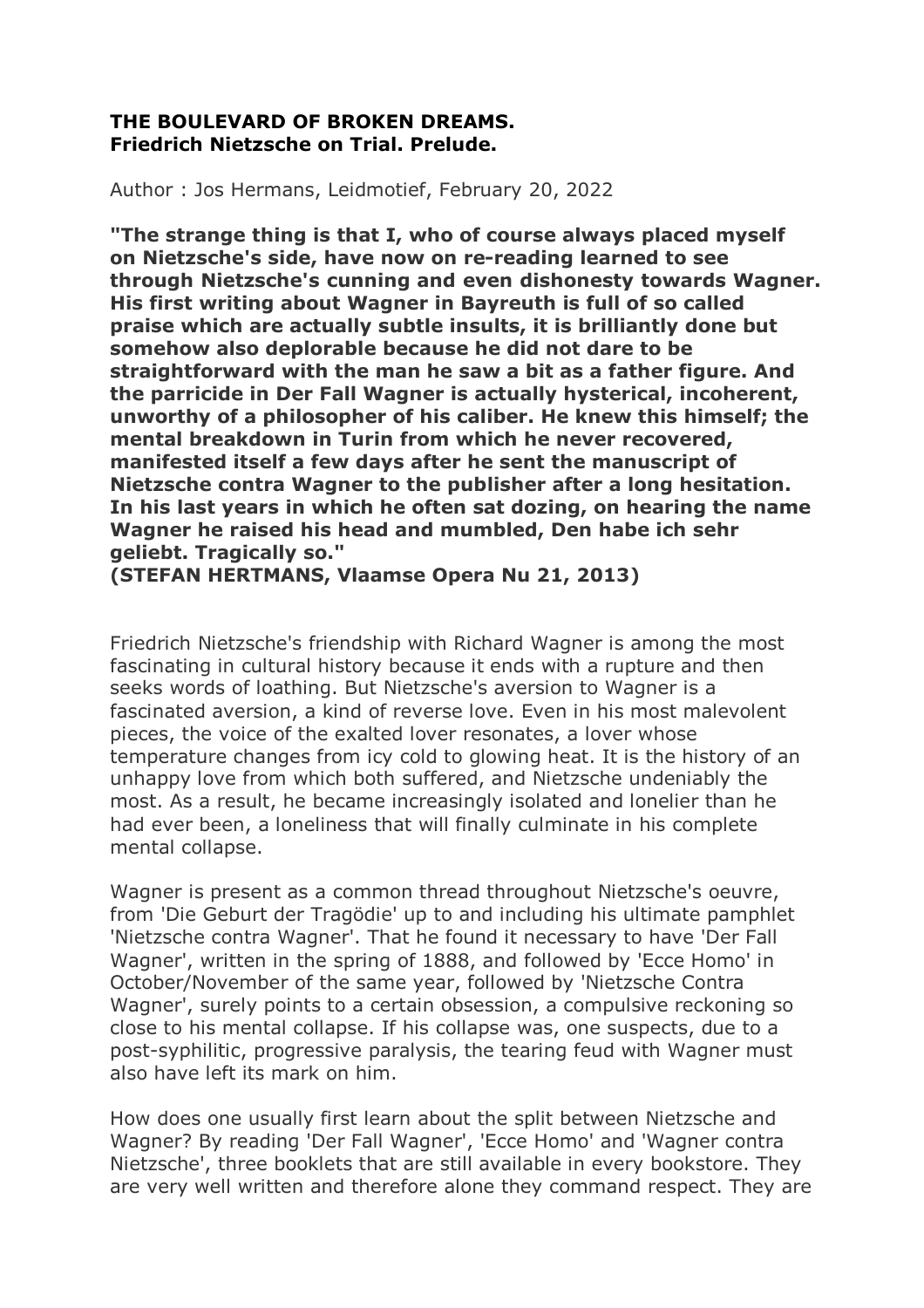invariably accompanied by an introduction written by an enthusiastic Nietzschean. We know from Nietzscheans that they usually have no idea what Wagner stands for. A Wagner rebuttal does not exist. Nietzsche was cunning enough to present his reckoning after the composer had laid down his head. And so Nietzsche has the unsuspecting reader right where he wants him : as a spectator at a struggle of two titanic minds, looking through his glasses. Nietzsche has never admitted the real reasons for his break with Wagner. His own analysis is a cover-up in which he uses his rhetorical talent to crown his apostasy with the gloss and halo of a philosophical act through mystifications and rationalizations, one that manages to deceive the unsuspecting reader to this day. In short, when the game begins the scoreboard is already at 1-0 for Nietzsche.

To the outside world Nietzsche shows himself to be a good loser but in the facts he is exactly the opposite. Ignoring Nietzsche's personal motives is part of the etiquette of the right-minded Nietzschean who considers it reprehensible to descend from the philosophical cloud to the parterre of the human, all-too-human. Nietzscheans like to dismiss these facts as "la petite histoire" because it makes their hero look a whole lot smaller in the eyes of the world. Hans Driessen, for instance, writes in the postscript to his translation of 'Nietzsche contra Wagner': "When we realize that Nietzsche had to turn away from Wagner in order to come to himself, in order to free himself, it seems all too simple, not to say misleading and concealing, to look for incidents on the biographical level that would explain the break. This, by the way, has been done frequently in the voluminous literature that exists on Nietzsche and Wagner. For example, Nietzsche is said to have broken with Wagner out of rancor over the fact that the latter did not recognize him as a musician: Nietzsche as the flawed Musician. People are also not ashamed to blame all sorts of sexual entanglements for the breakup. According to some would-be Freudians, Nietzsche harbored a more than platonic love for the great maestro: Nietzsche as the flawed homosexual. Still others believe that Nietzsche was secretly in love with Cosima Wagner: Nietzsche as the failed lover. In this sexual sphere also belongs the recurring story of the "deadly insult." At one point Wagner writes a letter to Nietzsche's doctor, suggesting that Nietzsche's illness could be the result of his excessive masturbating. Nietzsche learns of this letter through an indiscretion and understandably feels aggrieved. When Nietzsche in his later work and in his later letters repeatedly mentions a "deadly insult" added by Richard Wagner, he would be referring to this letter. Recent research into Nietzsche's correspondence, however, shows that by this "deadly insult" he means a much less tawdry incident, namely Wagner's kneeling before the Cross, his slow and surreptitious crawl back into the mother's womb of the Church."

Once you have decided, like Hans Driessen, to conceive of the rupture as a philosophical act - Nietzsche's intention! - then you very quickly run into trouble: Nietzsche often blows cold and hot at the same time; you never know when the real Nietzsche is speaking. The contradictions produced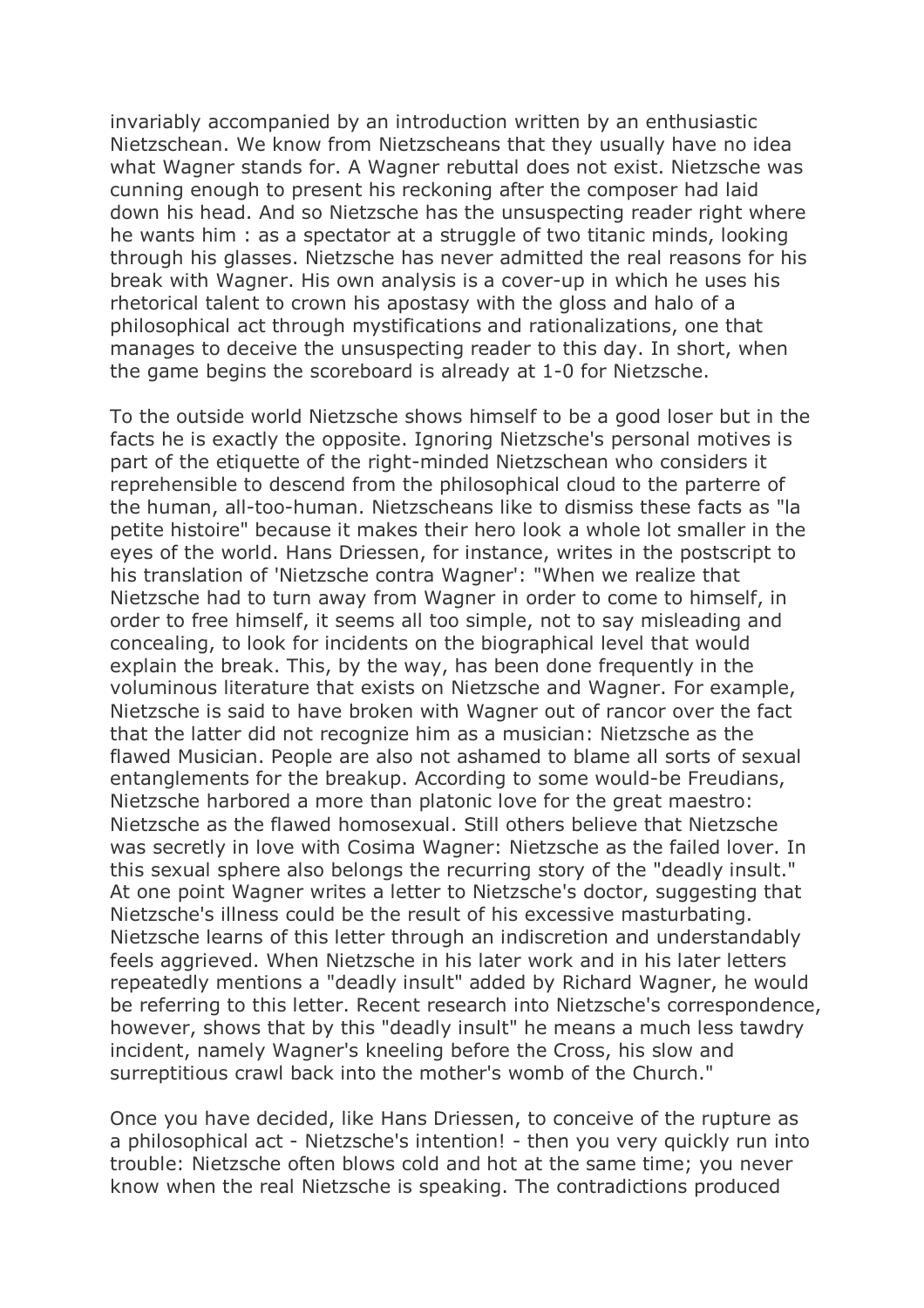seem inexplicable and even after the publication of 'Der Fall Wagner' they continue unabated. Until you start analyzing them from the biographical point of view!

That is exactly what Manfred Eger does in his nearly 600-page chronicle "Nietzsches Bayreuther Passion." Eger is a philologist and art critic. For twenty years he headed the Richard Wagner Museum (1973 - 1993). His book was silenced in the press, had only one printing and today can only be found in antiquarian bookshops. This possibly says something about the power play between Nietzscheans and Wagnerians within the publishing world. After all, Nietzsche does not come out of this unscathed. Eger's chronicle cuts uncompromisingly through the barren undergrowth of false tradition, sloppily researched facts, and traditional prejudices. Nietzsche's behavior toward Wagner often plays out deep in the basement of his level as a thinker, Eger remarks quite rightly. His research is thorough, he evaluates a mountain of source material, and considers it a requirement of honesty and sincerity to put his finger on all sorts of falsifications in Nietzsche literature. Even Mazzino Montinari does not come away unscathed. "Whoever denounces Nietzsche's distortions and slanders, which have caused Bayreuth lasting damage, must endure being discriminated against as a snitch. It is as if a truth that rehabilitates Wagner must be suppressed if it could tarnish Nietzsche's image", Eger writes.

In short, Eger's thesis is the following : for his dislike of Wagner, Nietzsche has invented a whole series of contradictory motives. He sucked almost all of them out of his thumb. The true cause, on the other hand, he managed to consistently conceal. Thus, an essential chapter of his biography has been greatly underexposed particularly the history and fiasco of his passion for Bayreuth. Indeed, in the run-up to the first Bayreuth Festival, Nietzsche came to have great personal expectations. Gradually, he came to see himself as a partner, an educational officer, and an heir to Wagner. He even saw himself standing on Wagner's shoulders in his own Forum. The experience of 1876 completely undermines this illusion and therefore hits him like a shock. This shock, intensified by some hurtful mockery of Wagner, is the actual cause of the break and the direct trigger for 'Menschliches, Allzumenschliches'. The veiled but unmistakable hurtful remarks toward the Wagners that one finds in it are at the same time revenge for another 'faux pas': the so-called "deadly insult." Eger leaves no doubt that this does not refer to the disagreement about Parsifal, as Nietzschean Georgio Colli has tried to prove, but to Wagner's well-intentioned indiscretion to Dr. Eiser about his onany. After Wagner's death Nietzsche expects to be summoned by his widow to direct the Bayreuth Festival. When Cosima responds stone-cold, he knows he can put his Bayreuth ambitions on hold for good. What follows is the pure reckoning : in 'Der Fall Wagner', a fanatical destruction pamphlet by a petty revanchist, he makes no secret of his desire to destroy Wagner. And when he praises 'Tristan und Isolde' to the skies, the key lies with Georg